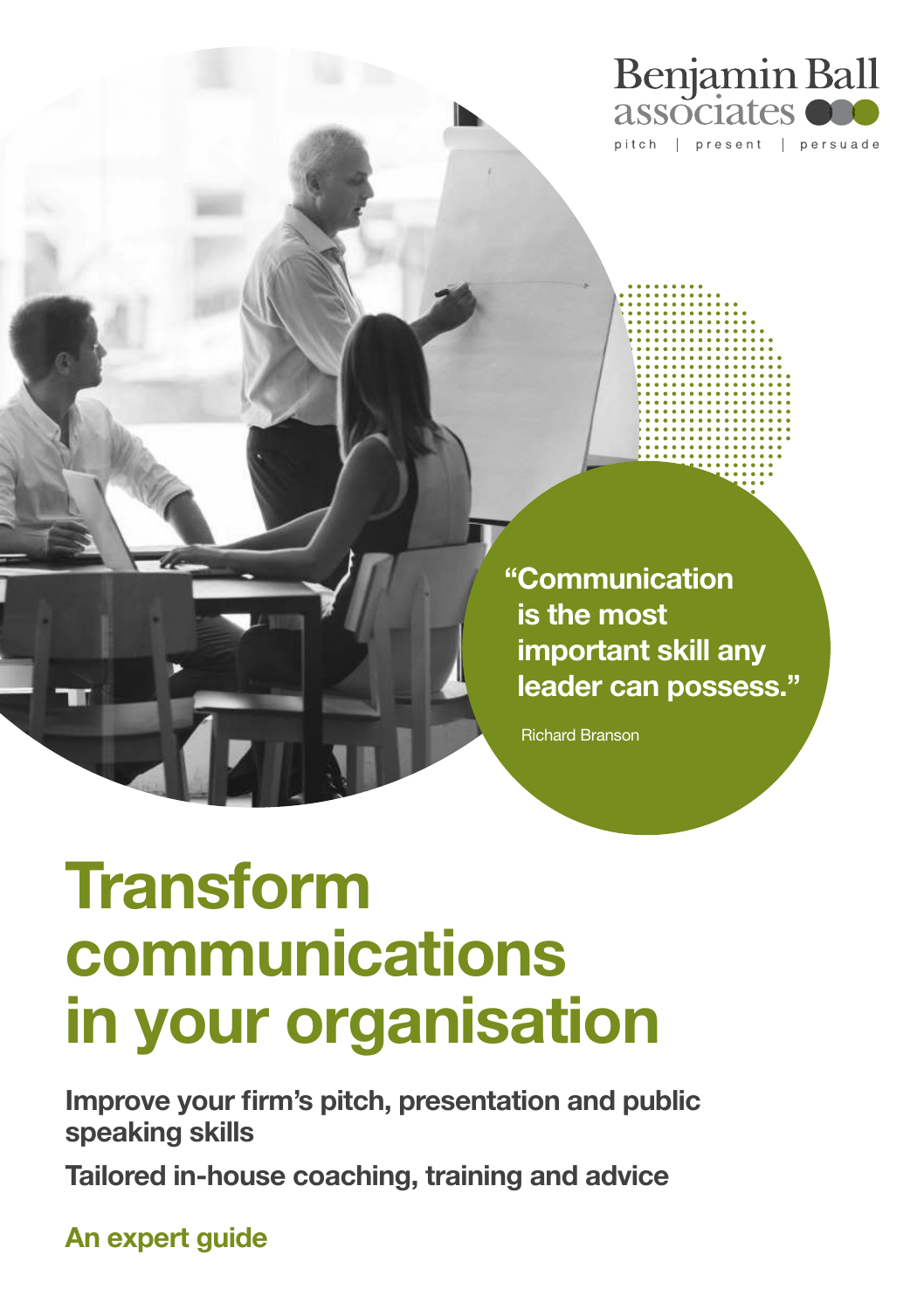# Transform the communication skills of your leaders and future leaders

#### If you want your teams to:

- $\checkmark$  Speak and present with authority
- $\vee$  Win more pitches
- $\checkmark$  Stay in control during media interviews
- ✔ Impress investors

### Then we can help

#### When traditional training is not enough

- $\checkmark$  You need expert coaches who can work with senior executives from the CEO downwards
- $\checkmark$  You need someone that specialises in complex business and financial presentations
- $\checkmark$  You need to impress those being coached

For 10 years, CEOs and Senior Executives have been rating our award-winning training, coaching and advice as the most practical, effective and transformative they've ever had. We help them deliver world-class talks, present persuasively, win pitches and manage the media.

"The art of communication is the language of leadership."

> James Humes, **Presidential Speechwriter**

## A trusted training and coaching provider for international brands

Benjamin Ball Associates is one of the UK's top providers of presentation, public speaking and media interview training. The team has been supporting firms, especially in financial services, for over 10 years.

Clients use us to transform complex, abstract and potentially dull topics into clear, compelling, persuasive communications. Whether it is supporting firms for results presentation, pitching new investment products or helping leaders make the impact they want, this team has been supporting leading financial services firms for many years.



### Awards

Most Outstanding Business Presentations Consultancy Firm Global Excellence Awards | Best for Investor Presentation Coaching – UK Alternative Investment Awards | Best for Financial Presentation Training - UK Wealth & Money Management Awards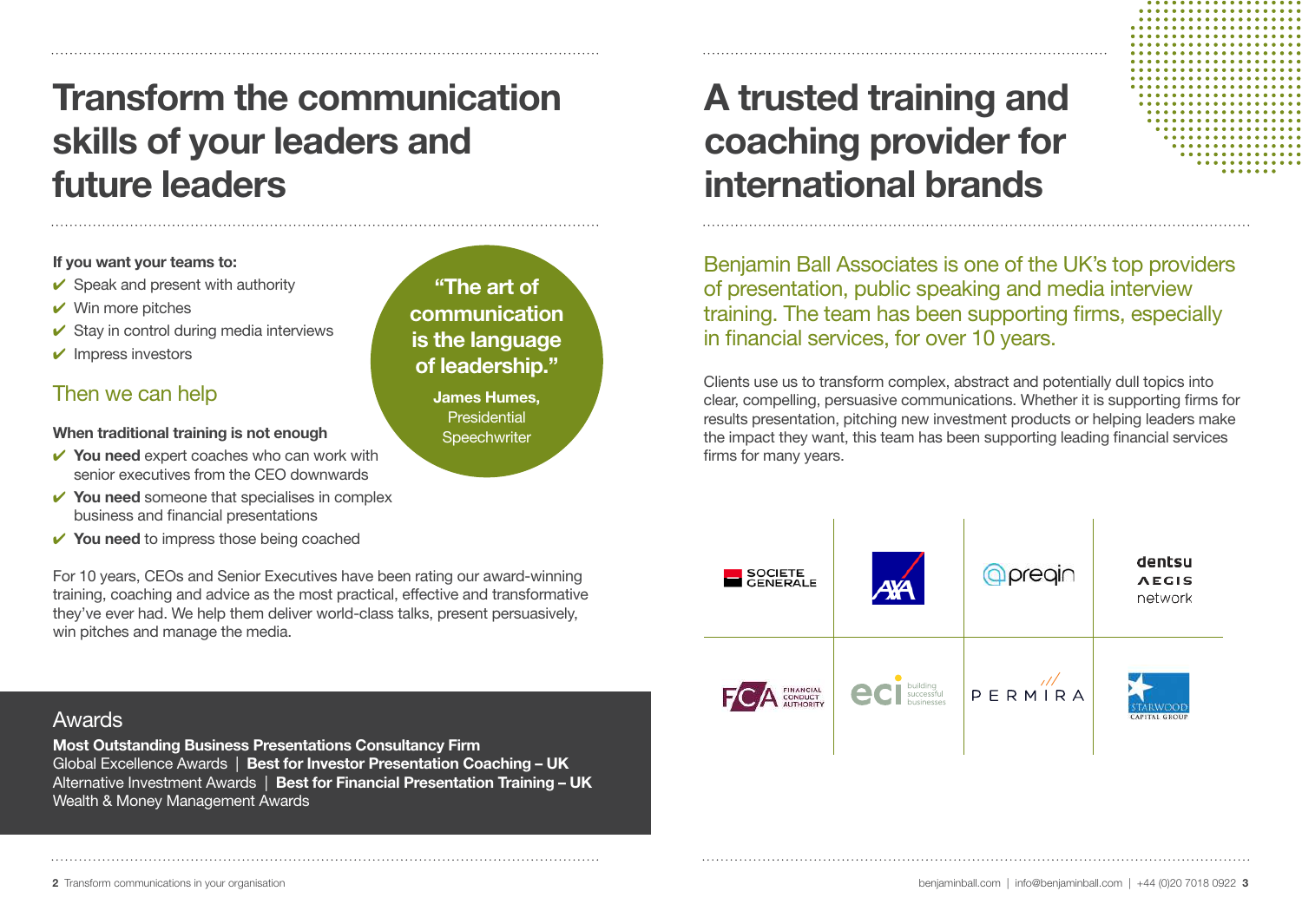# What do you get from BBA?

You can use us when you need, where you need and how you need

For example:



### "I was blown away by what we achieved in the small time we spent together."

Mick May, CEO, Blue Sky

# **Communications** skills coaching for business

### Most Popular Programmes

| <b>Part 1 – Strengthen Core Communication Skills</b> |                                                                              |    |  |  |
|------------------------------------------------------|------------------------------------------------------------------------------|----|--|--|
| 1.                                                   | Present persuasively, internally and externally                              | 8  |  |  |
| 2.                                                   | Polish your public speaking                                                  | 9  |  |  |
| 3.                                                   | Improve your impact on video                                                 | 10 |  |  |
| 4.                                                   | Run confident media interviews                                               | 11 |  |  |
| 5.                                                   | Polish your messaging                                                        | 12 |  |  |
| 6.                                                   | Get better at speech writing                                                 | 13 |  |  |
| <b>Part 2 - Improve Business-Winning Skills</b>      |                                                                              |    |  |  |
| 7.                                                   | Polish your pitch-winning skills                                             | 16 |  |  |
| 8.                                                   | Prepare for your conference speech                                           | 17 |  |  |
| 9.                                                   | Stand out on a conference panel                                              | 18 |  |  |
|                                                      | 10. Write & design better pitch decks                                        | 19 |  |  |
|                                                      | 11. Rehearse your away-days, conferences and important events                | 20 |  |  |
| <b>Part 3 - Polish Investor Conversations</b><br>21  |                                                                              |    |  |  |
|                                                      | 12. Present persuasively to investors                                        | 22 |  |  |
|                                                      | 13. Run successful investor meetings                                         | 23 |  |  |
|                                                      | 14. Rehearse roadshow teams                                                  | 24 |  |  |
|                                                      | 15. Prepare engaging annual investor days, CMDs and<br>results presentations | 25 |  |  |

### All our coaching programmes are tailored so you achieve exactly what you want.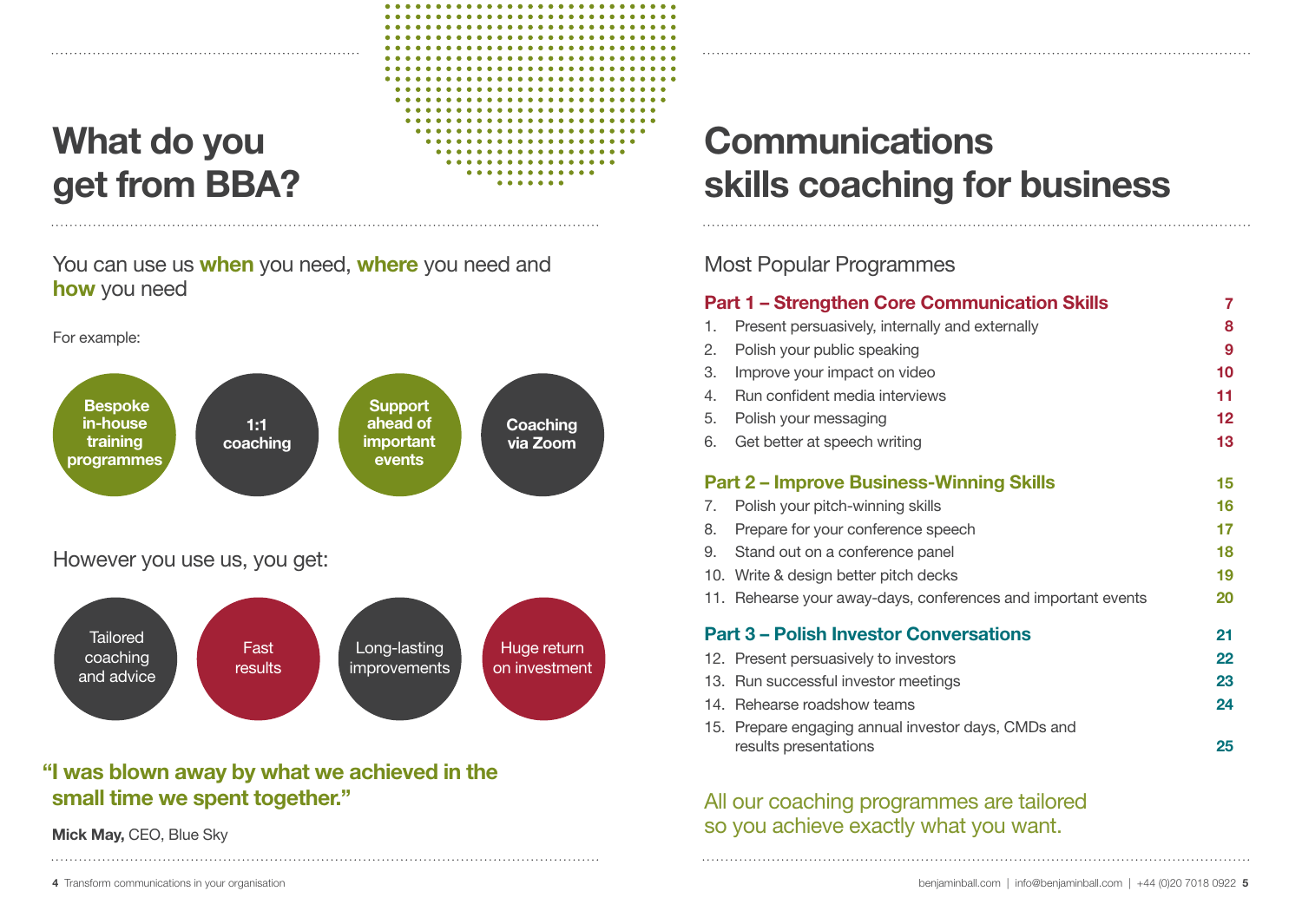# Notes Part 1

Strengthen Core **Communication Skills**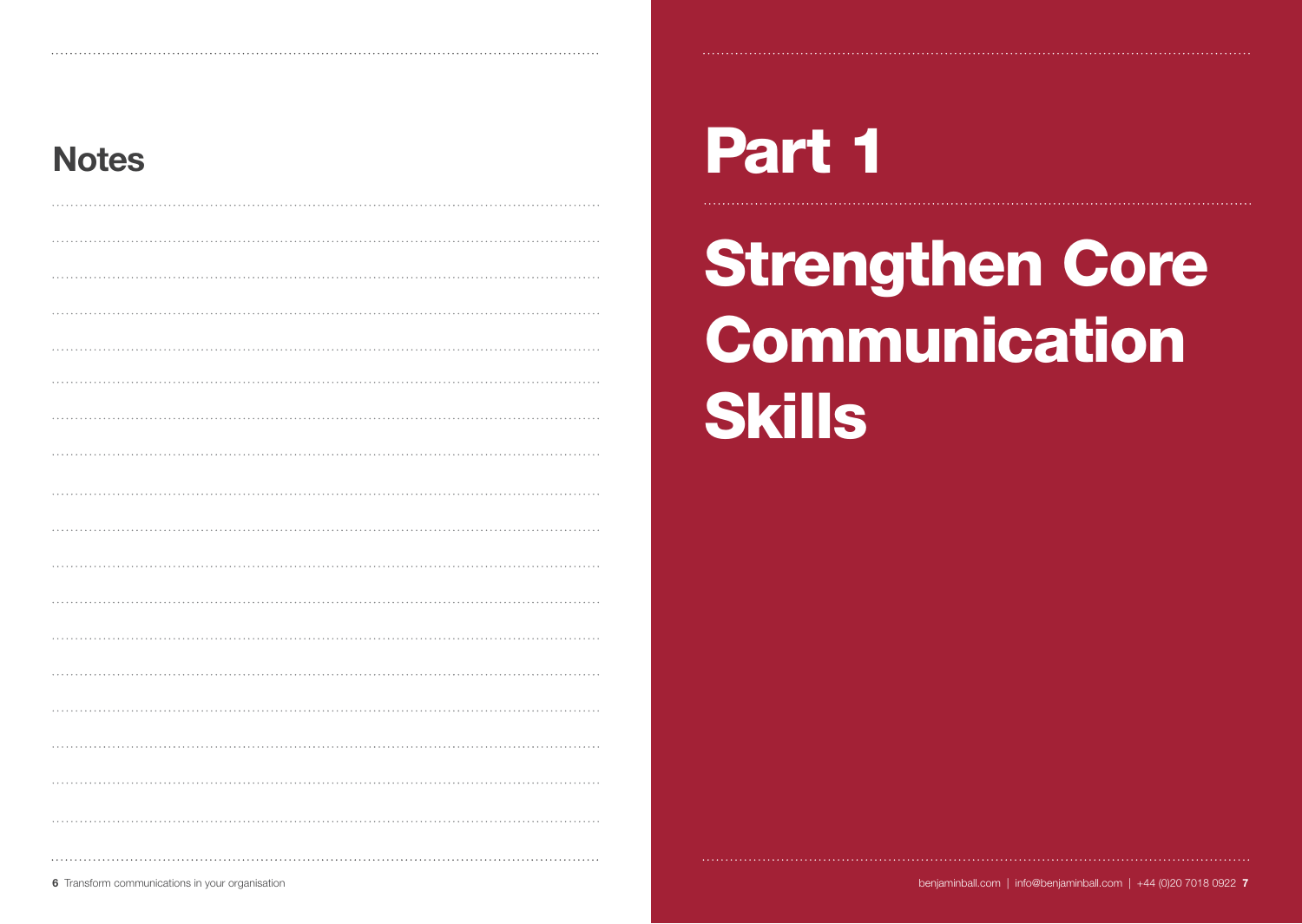# 1. Present persuasively,

### Course summary

A bespoke programme so you learn the secrets of presenting: from planning to writing to performing. You will transform the impact you make.

### Who is this for?

Anybody who needs to influence, persuade or present to the board, to colleagues or to prospective clients.

### What does this course feel like?

This is a practical session for anyone who wants to master the art of persuasive presentations. Work on an upcoming presentation so that you can see the difference.

### How will you benefit?

- $\vee$  Grab attention from the start
- $\checkmark$  Connect immediately with your audience
- $\vee$  Appeal to your audience's needs and desires

Call Louise Angus today on 020 7018 0922

- ✔ Leverage language techniques and rhetorical tools to influence others
- $\vee$  Harness visual aids for maximum impact

What do clients say?

"Delivered over and above what was expected. Exceptional service and a pleasure to work with from start to finish."

> Suzanne Mount, MullenLowe salt

## internally and externally 2. Polish your public speaking

### Course summary

A bespoke coaching programme to help you become a powerful public speaker. Discover best-practice planning, writing and performing. Learn the tricks that make great speakers stand out.

### Who is this for?

Anyone who needs to stand up in front of an audience and communicate.

### What does this course feel like?

Bring along a talk or speech that you need to give and we will work with you to edit it,

restructure and then deliver it with impact. We use cameras to review your performance so you get fast, lasting results.

### How will you benefit?

- $\checkmark$  Speak from the stage calmly, clearly and with confidence
- $\vee$  Look and sound authoritative
- $\vee$  Prepare talks and presentations confidently
- $\vee$  Get the reaction you want from your audience
- $\vee$  Deal with difficult or unexpected questions

### Call Louise Angus today on 020 7018 0922 to transform your public speaking

### What do clients say?

### "Transformed both the quality of my content and the effectiveness of my delivery. I highly recommend BBA."

Martin Legault, VP and General Manager, National Bank of Canada

to transform your presentations

8 Transform communications in your organisation benjaminball.com | +44 (0)20 7018 0922 9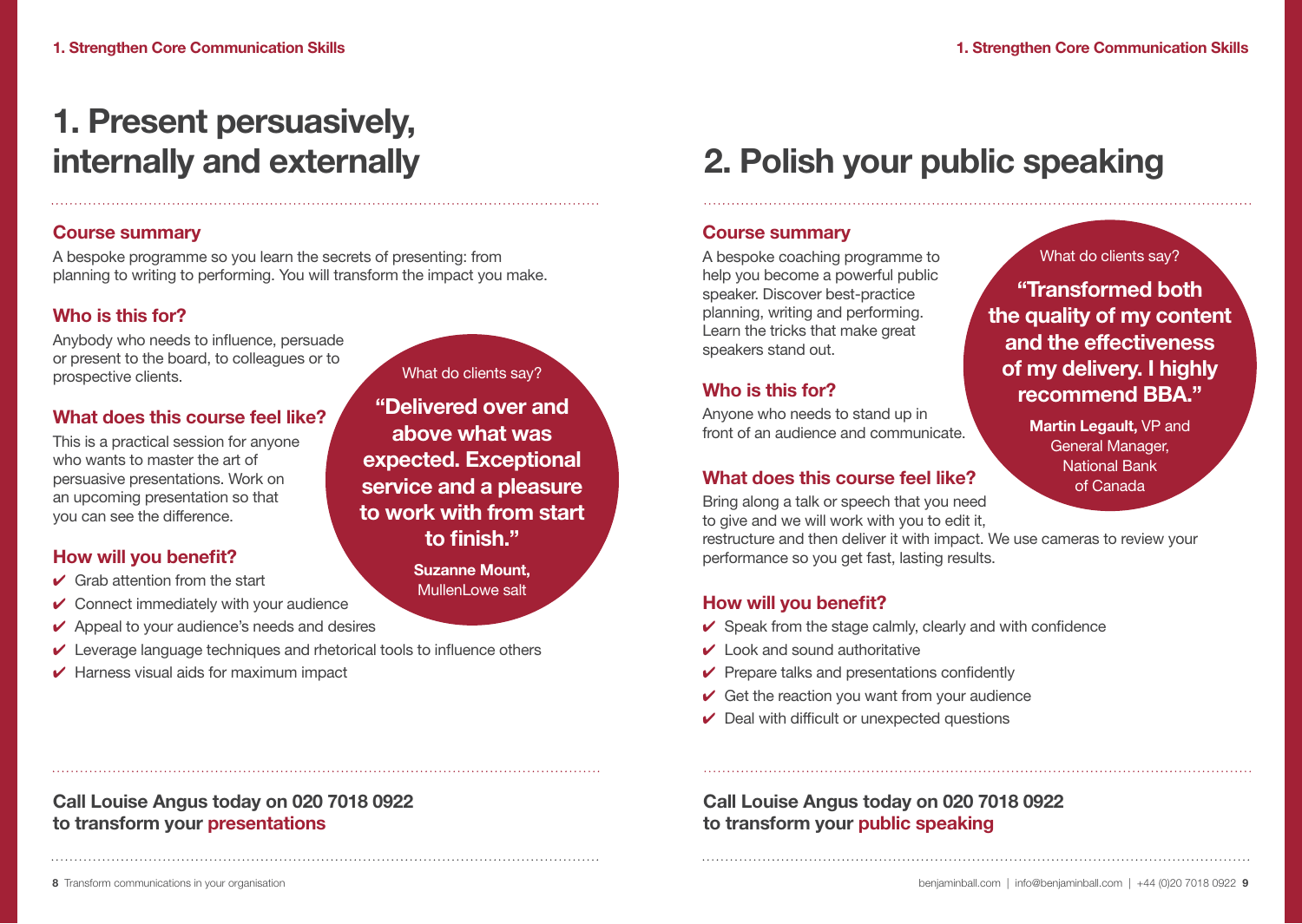What do clients say?

"Highly tailored… I wouldn't hesitate in recommending BBA."

> Gemma Godfrey, Founder, CEO, broadcaster and quantum physicist

### 3. Improve your impact on video

### Course summary

Looking good on video is increasingly important in business. Find how to prepare your messages, your words and your performance so you look as impressive as possible.

### Who is this for?

If you need to do webinars, client videos or internal briefings on video, then this course will help you look good, sound good and be impressive.

### What does this course feel like?

We'll work with your proposed communication and a camera so that you refine your words, your structure and your performance. As a result you will make the impact you want.

### How will you benefit?

- $\vee$  Learn how to best prepare for a video recording
- $\vee$  Discover how to craft high-impact messages and structures
- $\checkmark$  Practise looking and sounding good on video
- $\vee$  Learn the tricks of great video presenters

What do clients say?

"A valuable day, and a very personal approach."

> Vincent Vigroux, Societe Generale

### 4. Run confident media interviews

### Course summary

A tailored media training programme to improve how you interact with the media. Role play, refine and rehearse with experienced media-training journalists. Become clear, confident and compelling in any situation.

### Who is this for?

Every media interview is an opportunity for positive coverage – even in a crisis. This is for anyone who might speak to the press, or appear on radio or TV.

### What does this course feel like?

This is a highly practical session so that you stress-test and refine your messages and performance while under pressure. Again, it's on camera so you can refine how you come across.

### How will you benefit?

- $\checkmark$  Calmly and confidently handle any media encounter: press, TV, online & radio
- $\checkmark$  Stay in control no matter how challenging the journalist
- $\checkmark$  Ensure only the words and messages you want to be quoted are published
- $\vee$  Back up each of your points with data, examples and stories
- $\vee$  Handle negative questions while staying calm

### Call Louise Angus today on 020 7018 0922 to transform your media interviews

Call Louise Angus today on 020 7018 0922

to transform your impact on video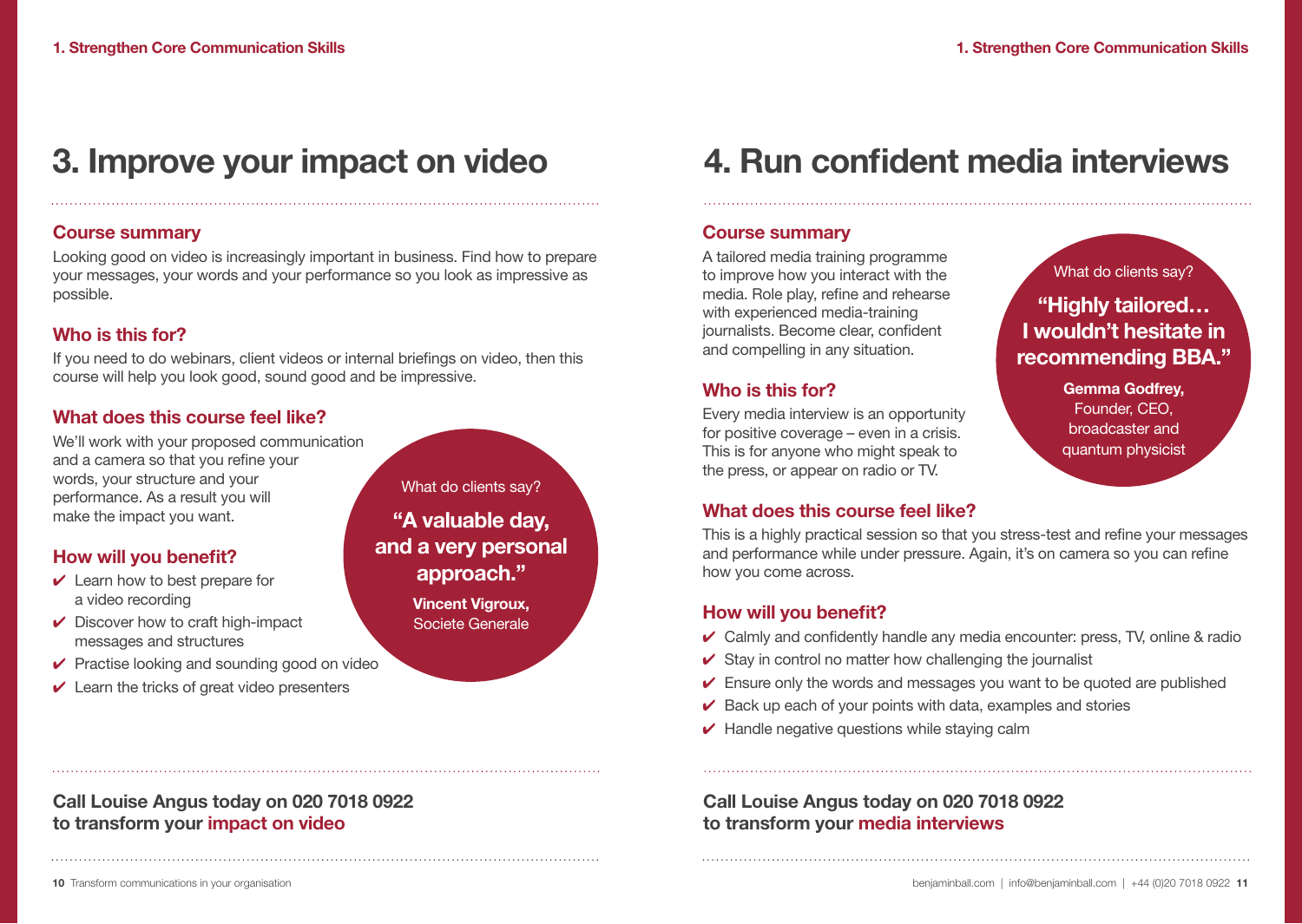### 5. Polish your messaging

### Programme summary

Creating great messaging is tough. Our Messaging Cracker Process is a tried and trusted way of helping you create powerful relevant messages that underpin your communications.

### Who is this for?

Any organisation, product or service where the clarity and impact of your messaging could be improved.

### How does this programme work?

We research and quiz you before running a Messaging Cracker Session with key individuals from your organisation. We then develop powerful, relevant messaging to help you achieve your business objectives.

### How will you benefit?

- $\checkmark$  Generate clear, compelling messaging
- $\angle$  A team united behind the new messages
- $\checkmark$  Uncover problems and challenges in advance
- $\vee$  Build new communications around the new messaging

Call Louise Angus today on 020 7018 0922

### What do clients say?

"From the initial messaging to full implementation across our marketing materials, BBA have helped us. As a result we have been able to attract new and different investors."

> Florian Kemmerich, Bamboo Capital **Partners**

### 6. Get better at speech writing

### Course summary

A tailored speech writing programme to learn the basics of writing compelling speeches and polish your speech writing skills. Create powerful communications that make a mark with your audience.

### Who is this for?

For anyone who needs to write talks, for themselves or others. This course will equip you with a toolkit you can use for all types of speech, talk or presentation.

### What does this course feel like?

Bring along examples of talks you have written or are working on. We will review and compare with talks (good and bad) written by others. You'll quickly identify the common themes of a great talk and discover the toolkit that great speech writers use. And you'll work on your talk so you can see the huge difference that using the toolkit will make.

### How will you benefit?

- $\vee$  Learn what good looks like and how to plan a great talk
- $\vee$  Avoid the common mistakes made by others
- $\vee$  Discover the powerful tools available to a speech writer and how to harness them
- $\vee$  Find your voice and learn how to write to get the results you want

### Call Louise Angus today on 020 7018 0922 to transform your speech writing

What do clients say?

### "I now feel confident... without PowerPoint. I would highly recommend."

Susannah Hardyman, CEO Action Tutoring

to transform your messaging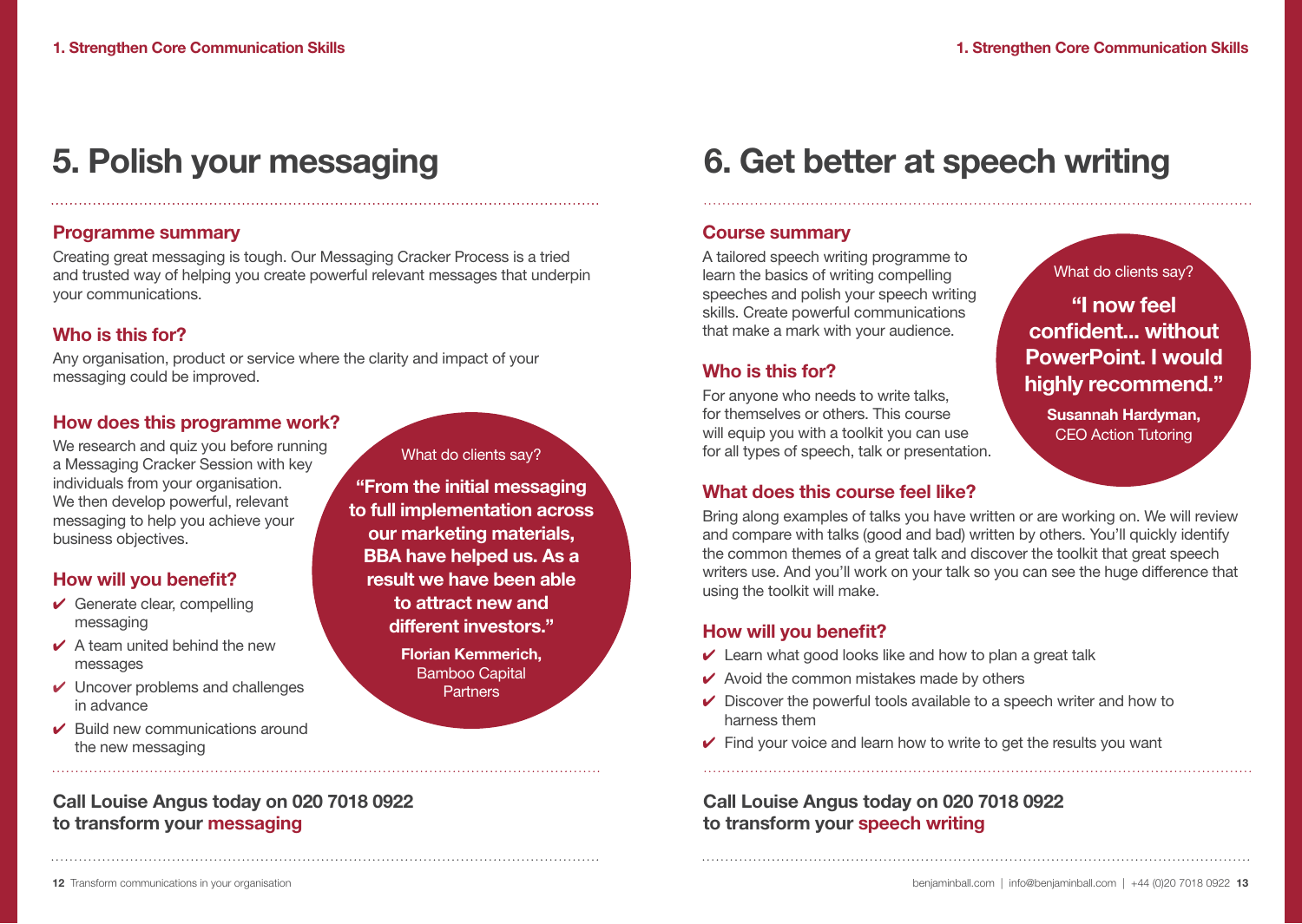### **Notes**

# Part 2

Improve Business-Winning Skills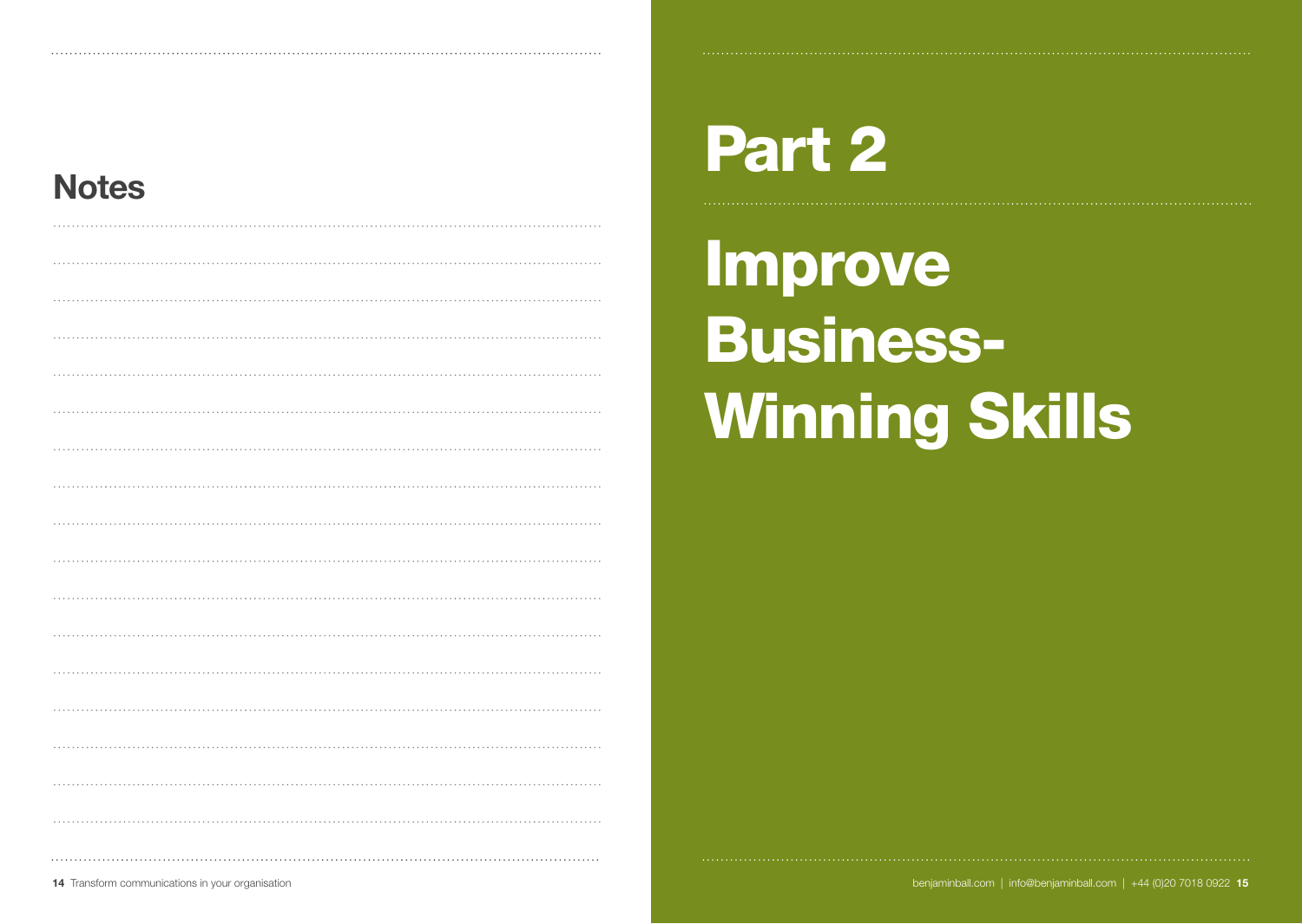### Course summary

A bespoke coaching programme to help you refine your pitch and embed best practice. This will help you and your team win more business.

### Who is this for?

Anyone who wants to win an important pitch or improve pitch-winning skills.

### What does this course feel like?

Come with your pitch and we role play the meeting on camera. We review every aspect, re-work it and rehearse so that you come

away with a polished pitch, great interaction and the confidence that you'll get the results you want.

What do clients say?

### How will you benefit?

- $\triangleright$  Build immediate client rapport
- $\triangleright$  Differentiate vourself and stand out
- $\checkmark$  Improve every aspect of your pitch
- $\vee$  Increase confidence and credibility
- $\vee$  Handle challenging questions
- $\vee$  Learn best practice for preparing and winning pitches

to transform your pitch winning

"The support from BBA was practical, insightful and invaluable. In a short time they helped re-shape our pitch, ensuring that it was much easier to identify the value we bring."

> J.P. Harrop, Co-Founder and Group Head of Sales, **Augentius**

### 7. Polish your pitch-winning skills 8. Prepare your conference speech

### Course summary

With a conference speech you can change the world – or you can give people time to catch up on e-mail. Use the opportunity to make a mark and stand out.

### Who is this for?

If you are speaking at a conference, delivering a keynote or making an important speech, this is for you.

### What does this course feel like?

Send us your situation in advance and any

preparation you have done. We'll help you craft a powerful speech, rehearse it,

### How will you benefit?

- $\checkmark$  Grab your audience from your opening words
- $\vee$  Leave them with big ideas and hard-hitting messages
- $\vee$  Look, sound and feel authoritative
- $\checkmark$  Get the reaction you want from your audience

### "The first communication coaching that I have received that makes

What do clients say?

a real and material change."

> Santiago Llairo, JTI

and make the impact you want to make.

Call Louise Angus today on 020 7018 0922

### Call Louise Angus today on 020 7018 0922 to transform your next big speech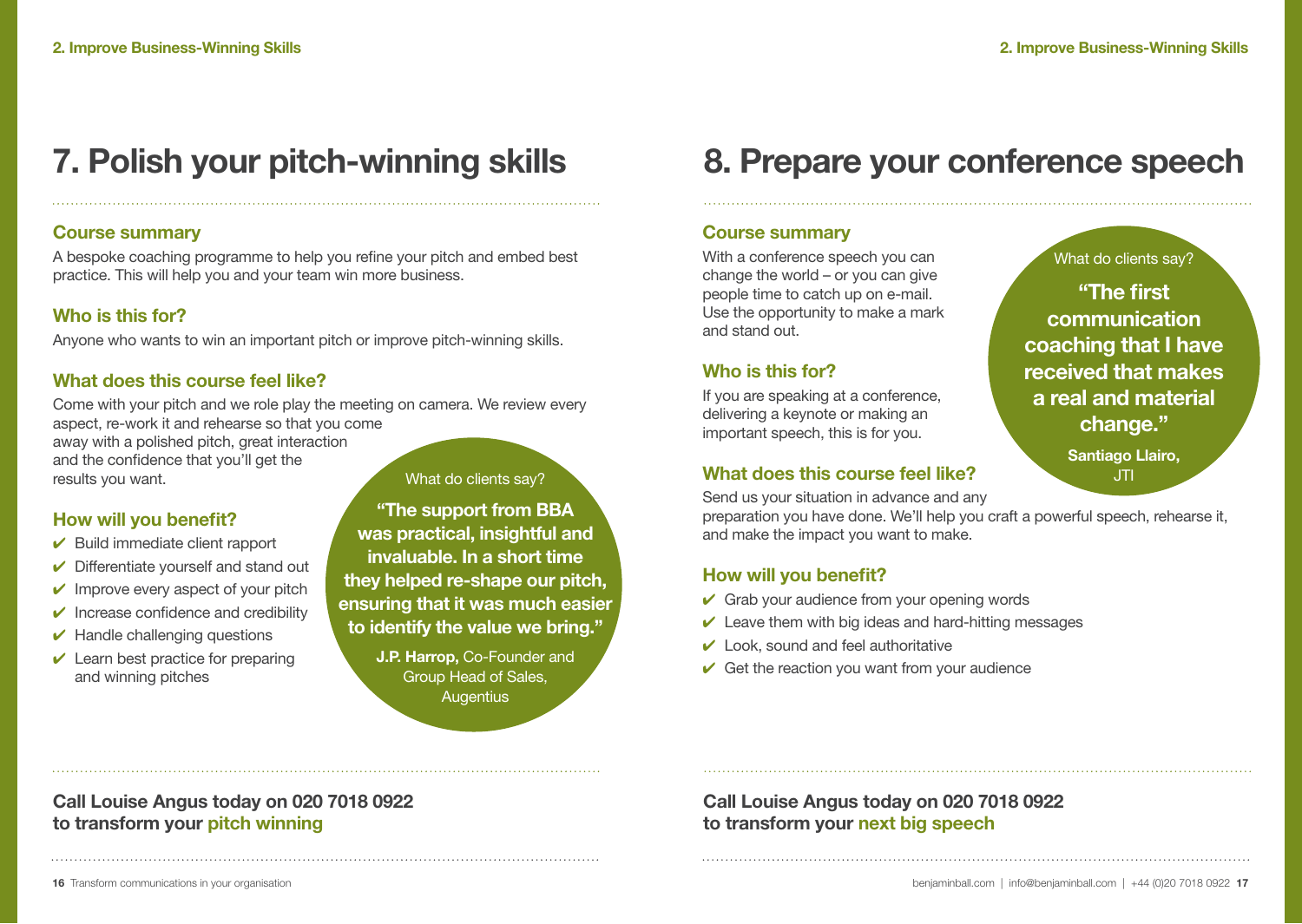### 9. Stand out on a conference panel

### Course summary

Make the impact you want when moderating panels or appearing on a panel. Learn the essential skills of being an engaging, impactful panellist.

### Who is this for?

If you are moderating a panel or appearing on a panel, this is the programme for you.

### What does this course feel like?

We'll role play your panel and help you work out what to say and how to say it with impact. Learn how to craft your messages and engage your audience.

### How will you benefit?

- $\checkmark$  Find out how to best prepare for each panel
- What do clients say? "… completely changed my perspective on panel

moderation."

Joe Childs, Pregin

- $\vee$  Discover what sort of messages engage your audience and how to make them stick
- $\vee$  Practise performing with impact
- $\checkmark$  Refine your personal introduction and how to stand out
- $\vee$  Learn the tricks of great moderators to run the best panels

### 10. Write & design better pitch decks

#### Programme summary

Sometimes you need a great pitch deck. We can help you create one. You can call on our experts to write and design a pitch that will help you win more business.

### Who is this for?

Those struggling to create a killer pitch book.

#### How does this programme work?

Sometimes we start with the messaging and create the presentation, sometimes we are polishing a deck you already have. You will get help where we can add greatest value.

### How will you benefit?

- $\vee$  Generate clear, compelling pitch messages
- $\vee$  A pitch book that's easy to read
- $\vee$  Graphics that support what you say
- $\vee$  A pitch that is easy to deliver

#### What do clients say?

"BBA transformed our pitch into a compelling investment narrative. They undoubtedly helped us secure Sky TV as an investor."

> Gerry Bastable, Director, Blast Films

Call Louise Angus today on 020 7018 0922 to transform your conference panel appearances Call Louise Angus today on 020 7018 0922 to transform your pitch decks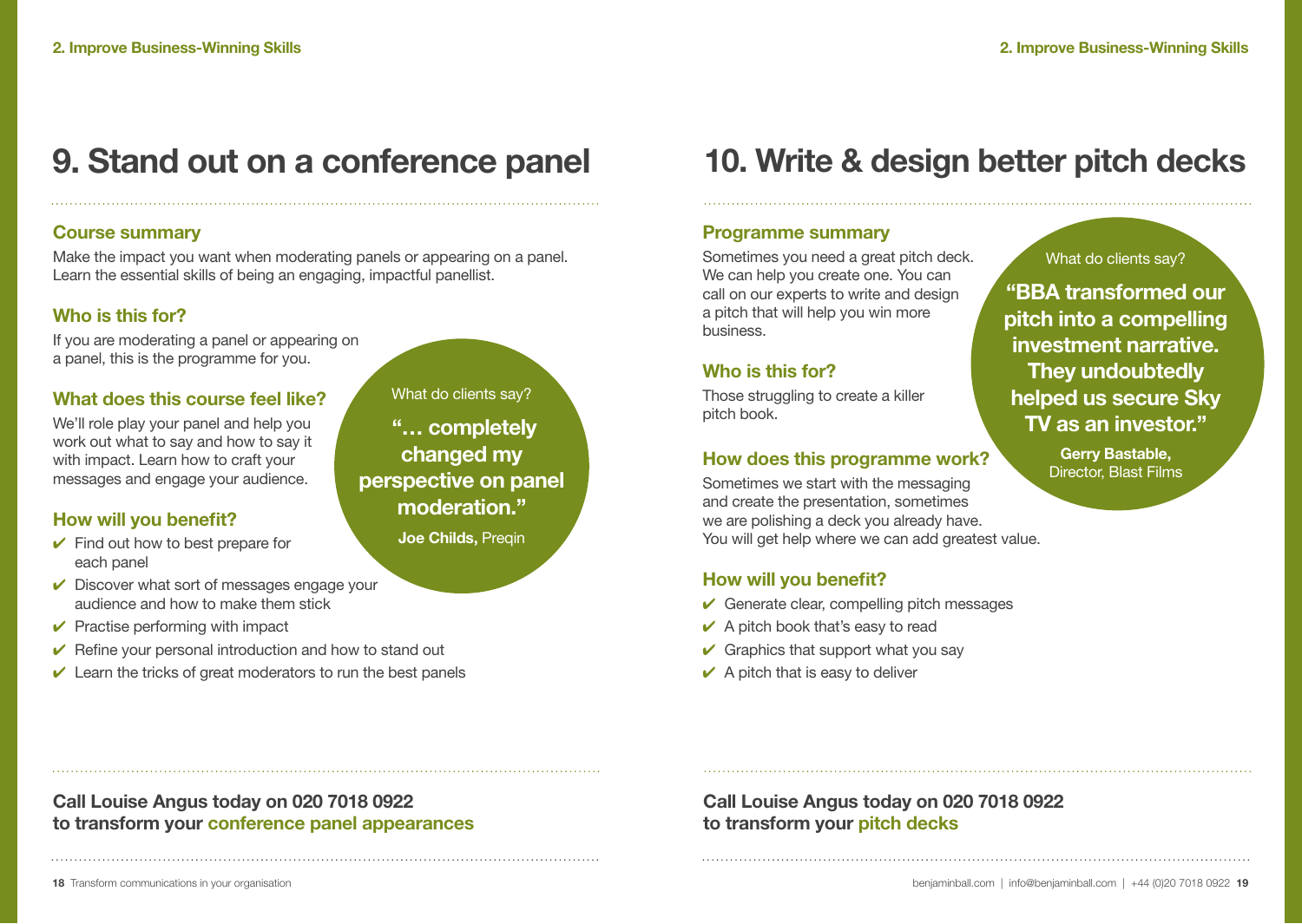### 11. Rehearse your away-days, conferences and important events

### Programme summary

No professional would run an important event without proper preparation. We'll help you make your next event a success.

### Who is this for?

Anyone preparing an important event to an important audience.

### How does this programme work?

For every client it is different. Sometimes clients want us to help each person prepare their presentations and then rehearse the group. Other times we are brought in for final practice and polishing.

"Your training did wonders. They all gave fantastic presentations at the Away Day." Kirsten Hill, Winch Design

What do clients say?

### How will you benefit?

- $\vee$  Make it easy for audiences to take away the messages you want
- $\vee$  Help everyone create powerful high-impact talks and presentations
- $\vee$  Help everyone look impressive, separately and together
- $\vee$  Make a positive lasting impression

# Part 3

# Polish Investor Conversations

### Call Louise Angus today on 020 7018 0922 to transform your annual investor day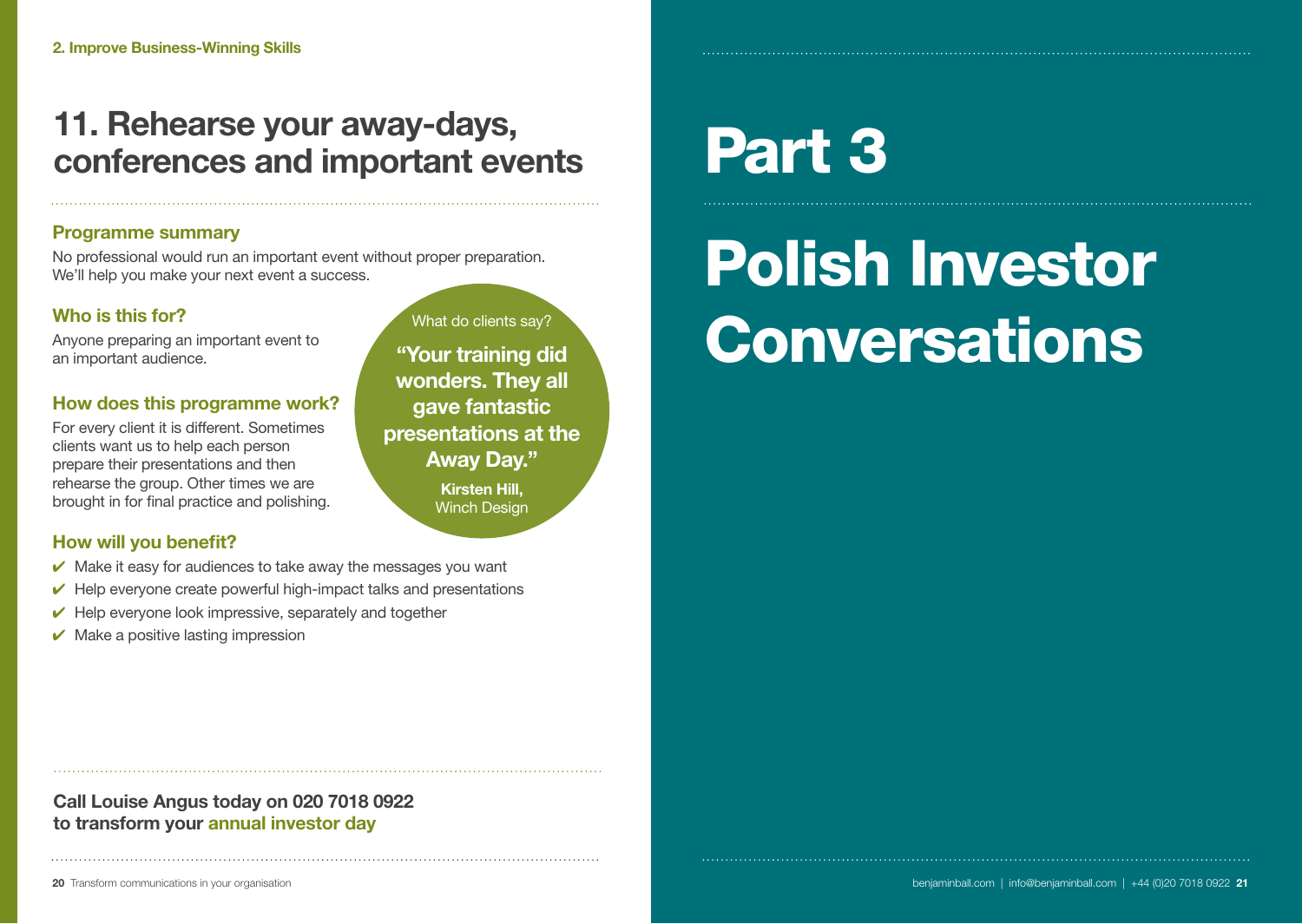## 12. Present persuasively to investors

### Course summary

A bespoke programme so that you feel confident presenting to all types of investors. Practise the toughest situations, refine your story and polish how you deliver it.

### Who is this for?

Anyone who needs to present to investors, including CEOs, CFOs, Portfolio Managers, Fund Managers, Analysts, Researchers.

### What does this course feel like?

Come with an investor presentation and a situation and we role play the meeting on camera. We review every aspect, re-work it and rehearse so that you come away with a more confident and polished meeting.

### How will you benefit?

- $\vee$  Grab investor attention
- $\vee$  Connect, even with the most reluctant investor
- $\vee$  Polish your story to make it easy for the investor
- $\triangleright$  Build confidence and credibility
- $\checkmark$  Thrive on tough questions

What do clients say?

"Good insight and a great toolbox to improve my presentations and delivery of messages, not only to boards, analysts and shareholders but to all audiences."

Neil Pope, CFO, DU

## 13. Run successful investor meetings

### Course summary

When you meet investors, they rarely want you to run through your standard presentation. Instead they may have questions, they may want reassuring, or they may be looking for something specific from you. This programme will help you prepare.

### Who is this for?

Anyone who needs to meet investors, including CEOs, CFOs, Portfolio Managers, Fund Managers, Analysts, Researchers.

### What does this course feel like?

Bring along your last or an upcoming investor meeting plan/presentation and we will role play a series of meetings so you are ready for anything and everything.

### How will you benefit?

- $\vee$  Understand what investors and analysts both buy-side and sell-side need from you
- $\vee$  Make a positive impression from the outset
- $\vee$  Get your investment messages across clearly
- $\vee$  Build confidence and understanding
- $\vee$  Handle difficult and challenging questions

### Call Louise Angus today on 020 7018 0922 to transform your investor meetings

What do clients say?

"Transformed an ordinary set of slides into a great presentation with a clear message. Highly recommended."

> Nick Rogers, CEO, IPSO Ventures

Call Louise Angus today on 020 7018 0922 to transform your investor presentations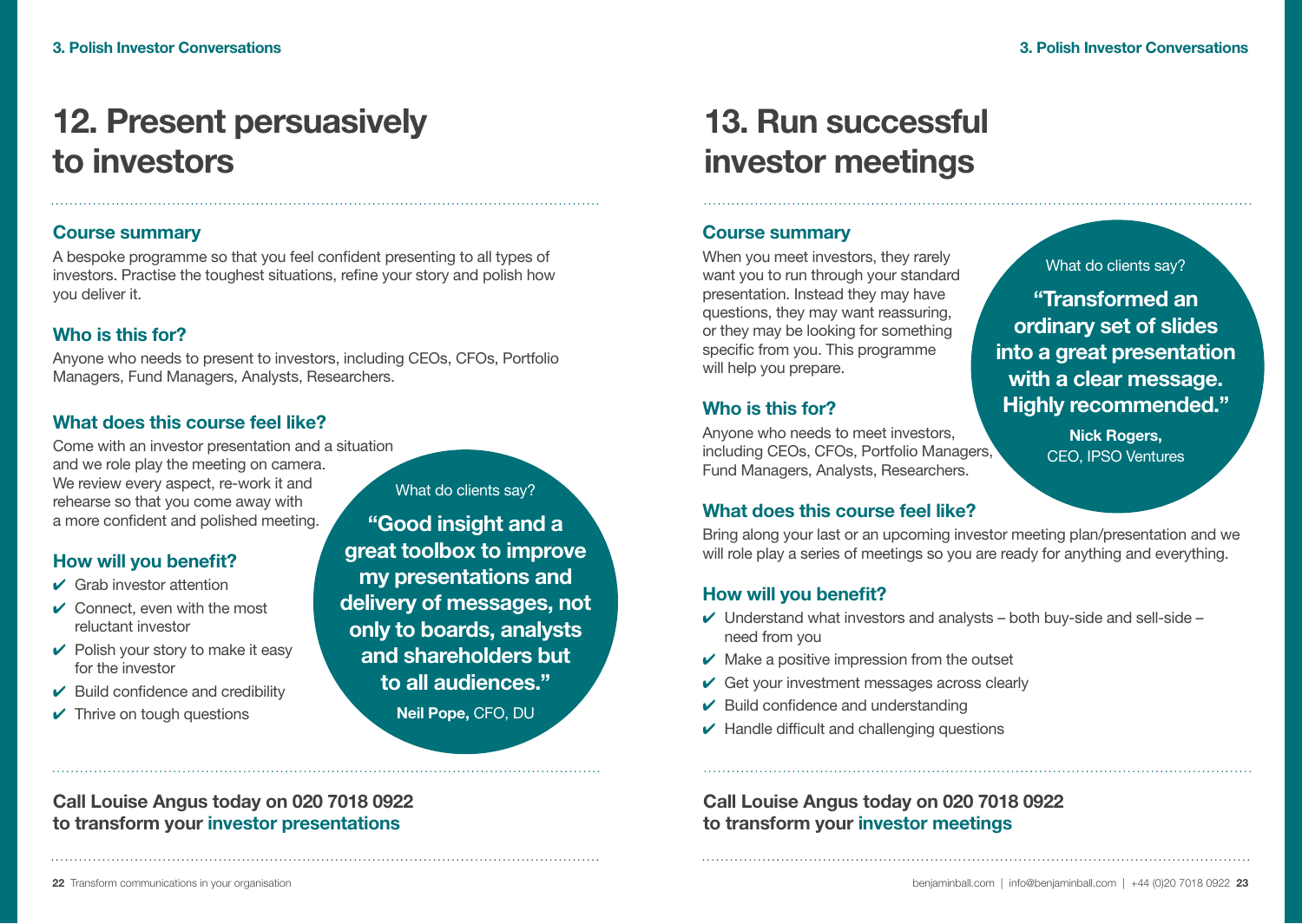### 14. Rehearse roadshow teams

### Programme summary

Get ready for your next roadshow with proper practice. Refine your messages, your materials and practise your meetings.

### Who is this for?

Anyone preparing for a bond, equity or non-deal roadshow, including CEOs, CFOs and other senior managers.

### How does this programme work?

Bring your investor presentation along and we will help you refine it, polish the team, practise different situations and role play the toughest scenarios.

### How will you benefit?

- $\vee$  Make a positive impact from the start
- ✔ Build confidence and understanding in investors
- $\vee$  Help the team look impressive, separately and together
- $\vee$  Prepare for the rigours of a tough roadshow
- $\vee$  Handle difficult and challenging questions

Call Louise Angus today on 020 7018 0922

to transform your roadshow impact

What do clients say?

"We had a good story to tell, but my team agreed that you helped us deliver it more coherently and more positively." Steve Whitfield, CEO, Eurocamp

### 15. Prepare engaging annual investor days, CMDs and results presentations

#### Programme summary

Great annual investor days, CMDs and results presentations should be tightly prepared events that can change investor perceptions. We'll help you make your next event a success.

### Who is this for?

Anyone preparing an important investor event or participating in one.

### How does this programme work?

For every client it is different. Some want us to help each person prepare their messaging, presentations and then rehearse the group. Other times we are brought in for final practice and polishing.

### How will you benefit?

- $\vee$  Make it easy for investors to take away the messages you want
- $\vee$  Address exactly what investors want to hear
- $\vee$  Help everyone look impressive, separately and together
- $\vee$  Handle difficult and challenging questions
- $\vee$  Make a positive lasting impression

What do clients say?

"We have worked with BBA for 10 years throughout the Nordics. BBA helps us bring out the best in our clients."

> Jane-Astrid More, SPC-IR

Call Louise Angus today on 020 7018 0922 to transform investor events

24 Transform communications in your organisation benjaminball.com | info@benjaminball.com | +44 (0)20 7018 0922 25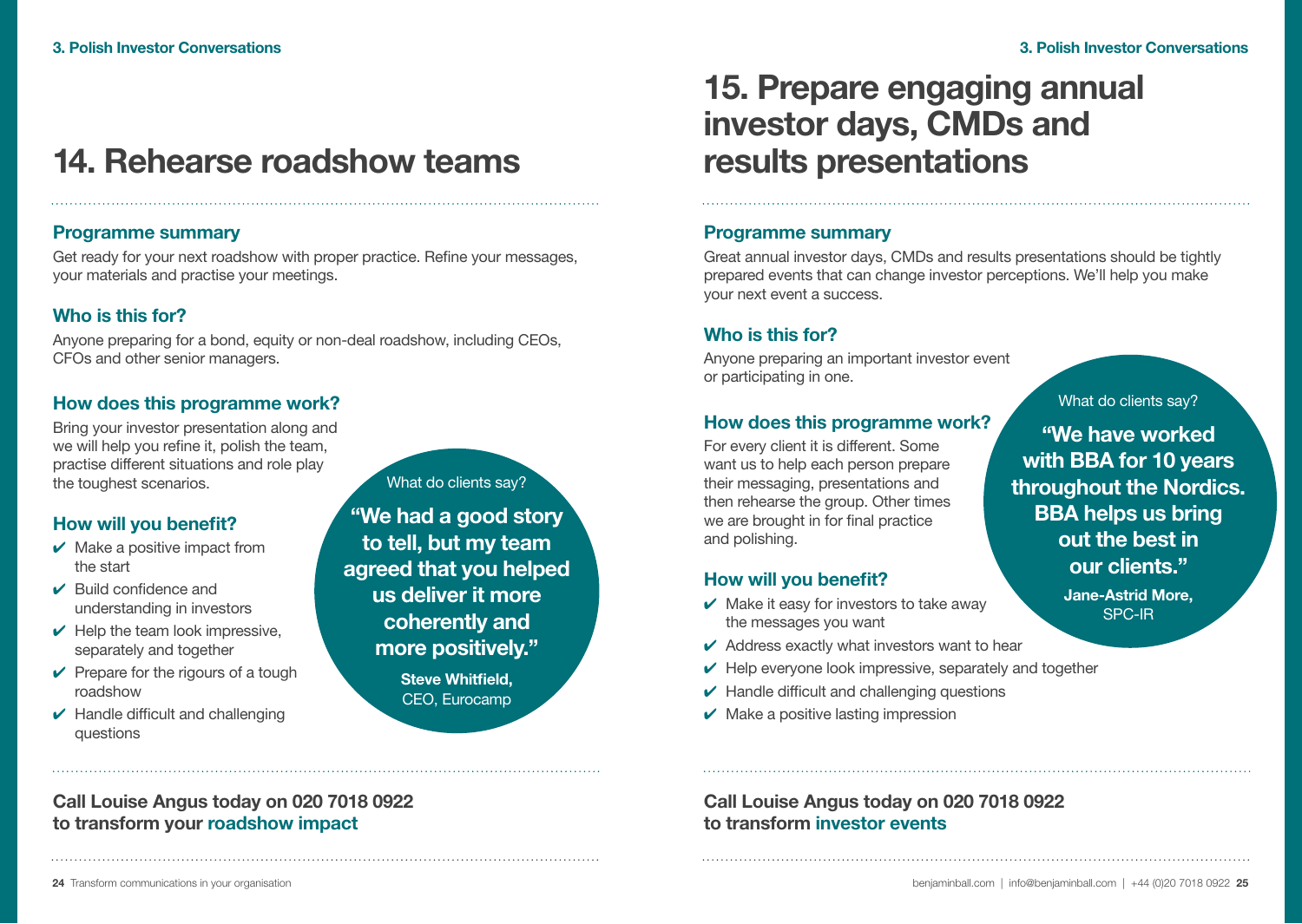











# You're in safe hands with our top team

### 1. Benjamin Ball

Founded the company in 2010 after a career in corporate finance and business. Clients include Preqin, Lidl, CRH, IPSOS Mori, Microsoft, the FCA, Franklin Templeton and Old Mutual.

ben@benjaminball.com

### 2. Paul Farrow

30 years' experience in PR, investment banking, and financial journalism. Clients include Paragon Group, Actis, Headland, Societe Generale and AXA. Speaks fluent Spanish.

paul@benjaminball.com

### 3. Jane Renton

30 years' experience in journalism, TV, media, book writing and presentation training. Clients include Swiss Re, BNP Paribas, PwC, Absolut Vodka and CSC.

jane@benjaminball.com

### " BBA have helped transform how our clients get their message across… I would recommend them highly."

Melissa Annetts, London Media PR

### 4. David Bond

30 years' experience in presentation advice, film making and fund management. Clients include Unilever, Sainsbury's, Bupa, Slaughter and May, Cancer Research UK, Penguin Random House, The Green Party and Ernst and Young. david@benjaminball.com

### 5. Louise Angus

Formerly Director of Sales, MTV Europe, responsible for conceptual selling at launch to developing an international sales team. She will ensure you get the results you want. louise@benjaminball.com

### 6. Louise Jackson

Operations Manager. Manages all our courses from initial booking to post-session follow up, accounting and invoicing. Background in departmental administration at the University of Oxford.

lj@benjaminball.com

### To discuss your needs, contact our customer services director Louise Angus on +44 (0) 20 7018 0922 or email louise@benjaminball.com

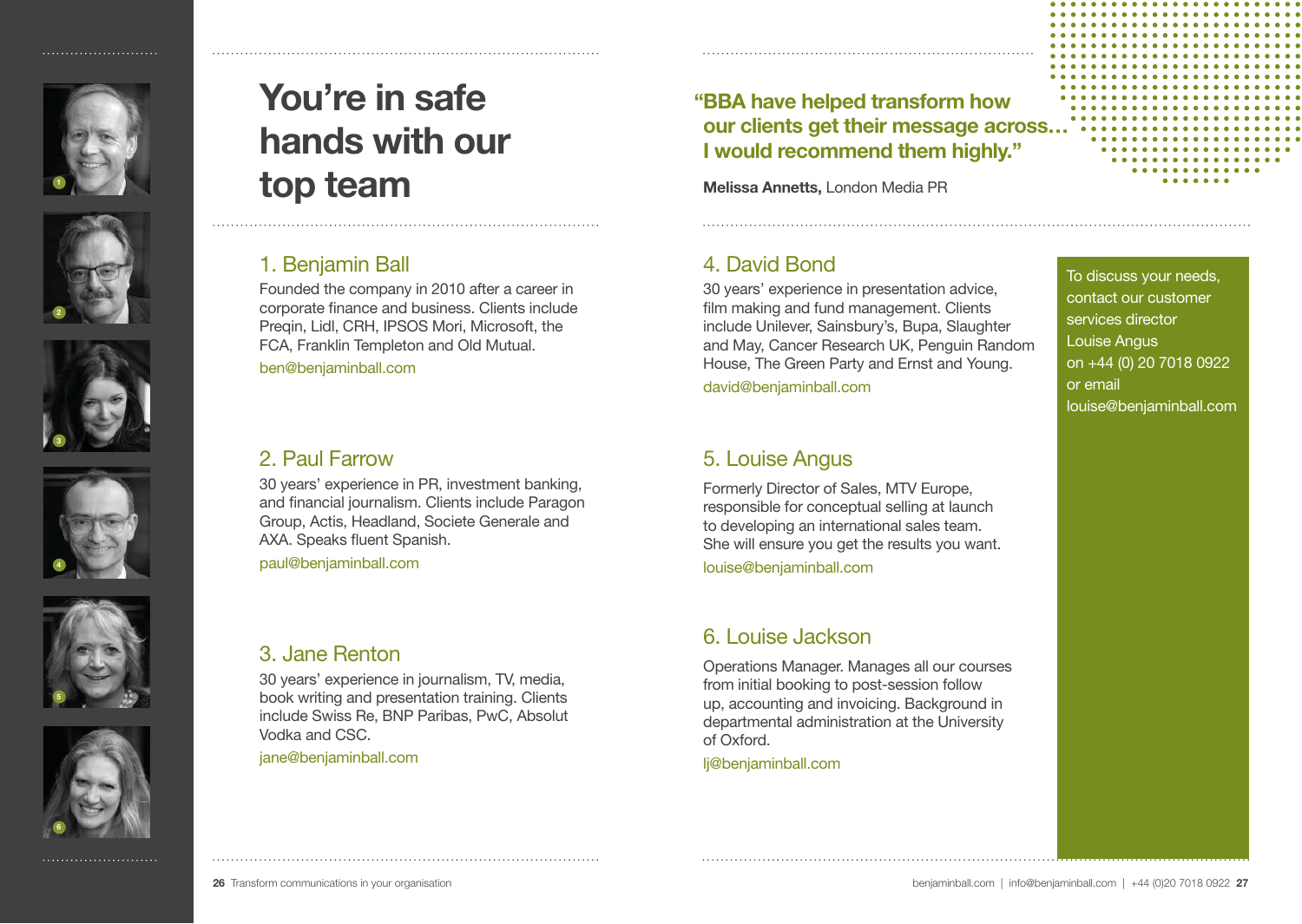# The Benjamin Ball Associates difference

#### Training, coaching plus expert advice

Our programmes are intense, focused and concise, which means you will see a measurable difference in as little as half a day. What you get is:



#### **Comprehensive**

Many of our competitors focus solely on delivery techniques. With BBA you'll improve how you prepare, what you say and how your audience feels.

### **Effective**

You'll see immediate business results and long-lasting improvements.

#### Tailored

Every speaker is different. Every event is different. That's why you get personalised coaching, advice and follow-up to give you exactly the support you need.



### **Experienced**

We are the experts at transforming senior executives to look. sound and act impressively – see team profiles page 26.



#### **Specialist**

Complex and financial communications are our bread and butter. You want to talk the language of certainty and know the right words for your audience.

### Transform your communication skills

Whether you want to start with one or two individuals or raise communication skills across your organisation, your programmes are tailored to your needs. Call Louise Angus on 020 7018 0922 or email louise@benjaminball.com.

## Your programme delivers the results you want

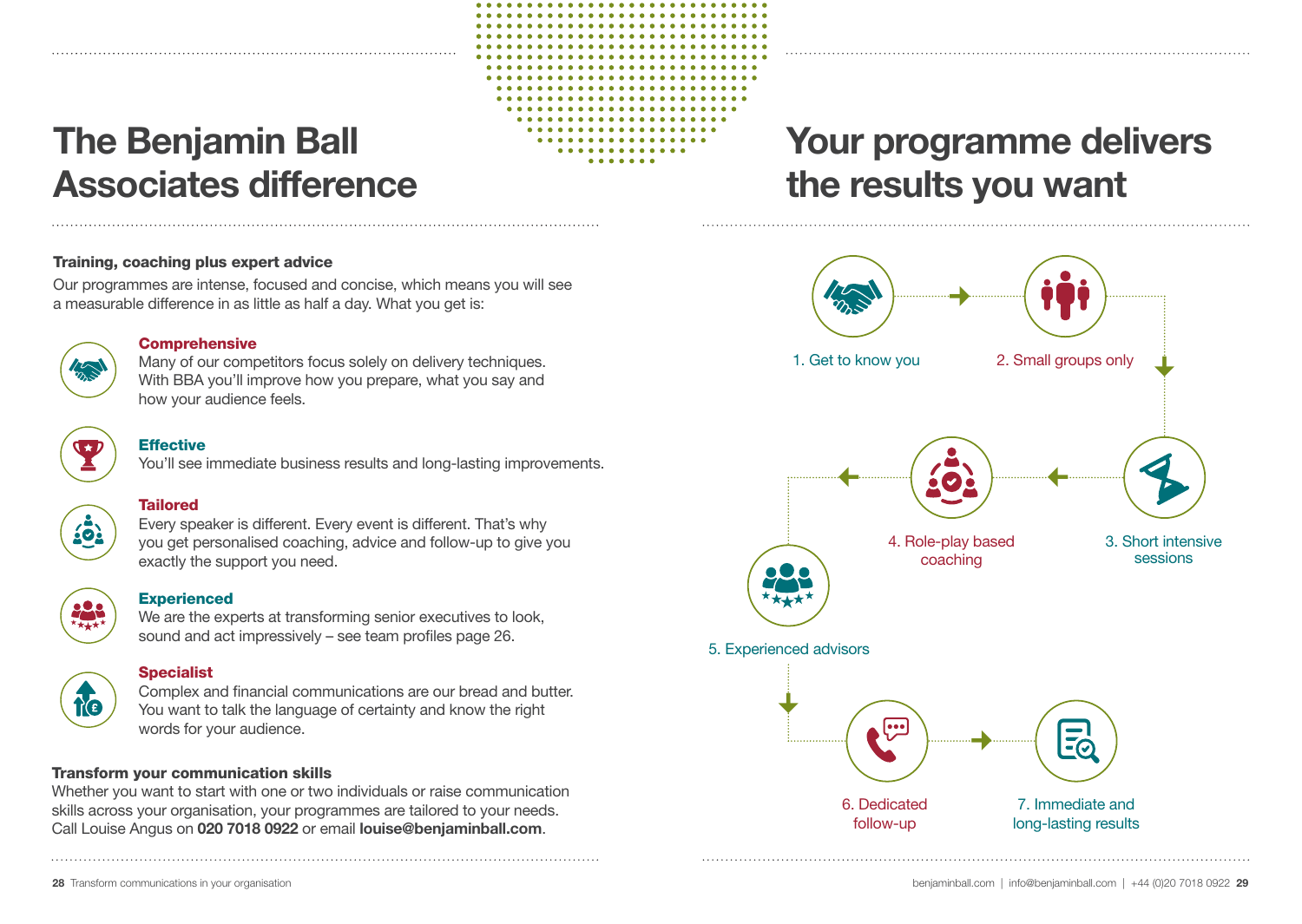

### Not only is our coaching & training straightforward, our pricing and conditions are too.

Great value-for-money with prices that include:

- $\checkmark$  Comprehensive pre-session preparation
- $\checkmark$  Expert advice, guides and follow-up support
- $\checkmark$  Camera operator and captured footage on a USB stick
- $\checkmark$  Expenses and travel within the M25, plus all materials used on the day

| <b>Fixed price (ex VAT)</b>      | NB: please<br>call to discuss |                           |
|----------------------------------|-------------------------------|---------------------------|
| One day                          | £3,600                        | pricing for<br>specialist |
| Half-day                         | £2,400                        | programmes.               |
| Two hours (London only)          | £1,600                        |                           |
| One hour (by Skype or telephone) | £295                          |                           |

| l Discounts          |     |  |  |  |
|----------------------|-----|--|--|--|
| $£10,000+$ programme | 10% |  |  |  |
| £30,000+ programme   | 15% |  |  |  |

To discuss your needs, contact Client Services Director, Louise Angus: +44 (0) 20 7018 0922 | louise@benjaminball.com

### **Notes**

|  | . |
|--|---|
|  |   |
|  |   |
|  |   |
|  |   |
|  |   |
|  |   |
|  |   |